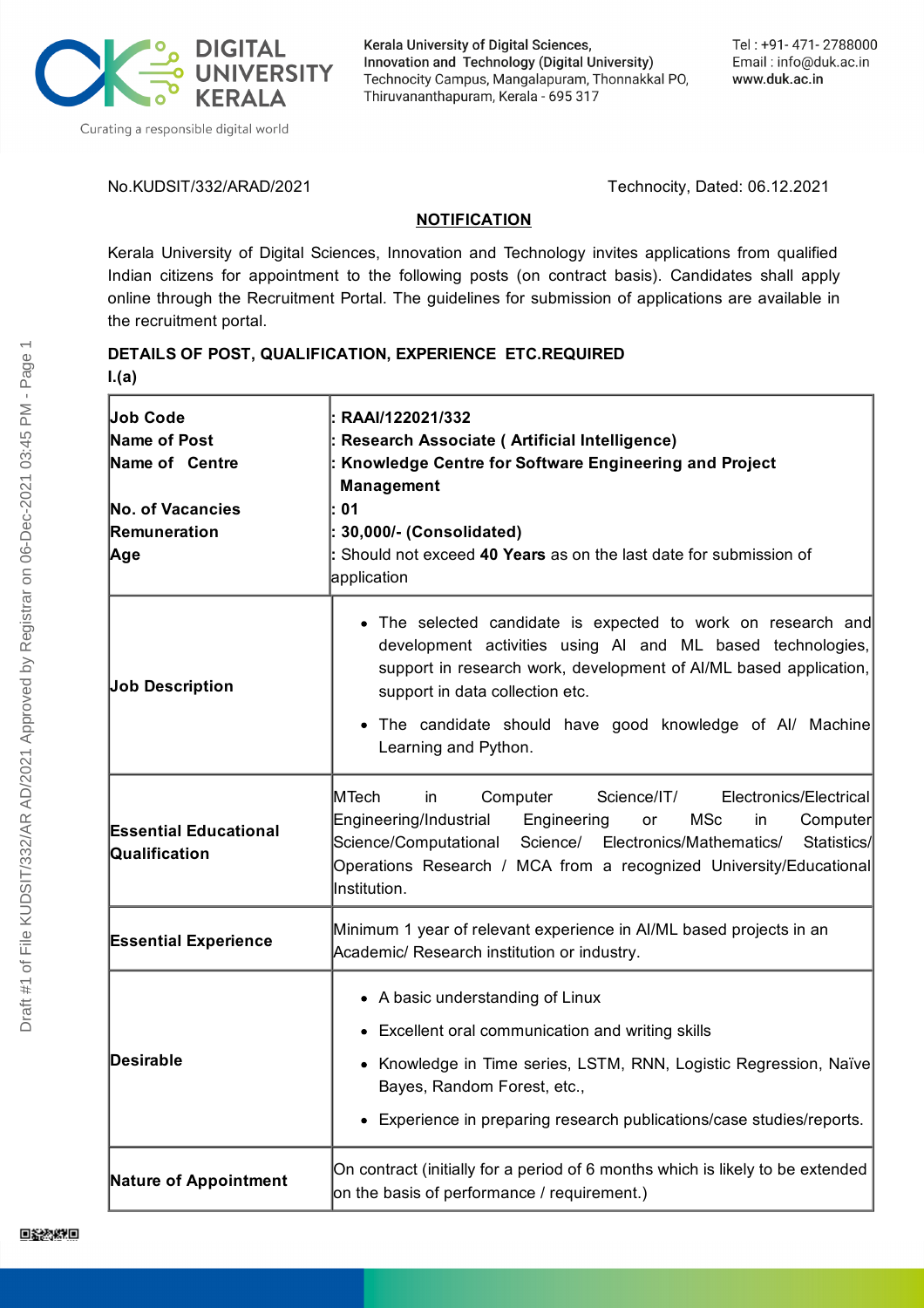| Job Code<br>Name of Post<br>Name of Centre<br><b>No. of Vacancies</b><br>Remuneration<br>Age | RAAD/122021/332<br><b>Research Associate (Application Development)</b><br>Knowledge Centre for Software Engineering and Project<br>Management<br>01<br>Rs. 30,000/- (Consolidated)<br>Should not exceed 40 Years as on the last date for submission of<br>application                                                |
|----------------------------------------------------------------------------------------------|----------------------------------------------------------------------------------------------------------------------------------------------------------------------------------------------------------------------------------------------------------------------------------------------------------------------|
| <b>Job Description</b>                                                                       | The selected candidate is expected to assist development of various web<br>based applications initiated in the Centre, software testing, provide support<br>in the data collection stages, assist in preparation of technical project<br>documents and reports.                                                      |
| <b>Essential Educational</b><br>Qualification                                                | M. Tech Computer Science/ IT / Electronics/Electrical/Industrial Engg. or<br>MSc Computer Science/Information Technology/Computational Science/<br>Electronics/ Software<br>Engineering<br>MCA from<br>or<br>$\mathsf{a}$<br>recognized<br>University/Educational Institution.                                       |
| <b>Essential Experience</b>                                                                  | Minimum 1 year experience in web-based application development using<br>PHP and adequate knowledge in JS & jQuery in an academic/research<br>institution or industry.                                                                                                                                                |
| Desirable Experience / skills                                                                | • Good knowledge of PHP, HTML5, JavaScript and jQuery.<br>• Deep knowledge in back-end development.<br>• Familiarity with any PHP framework is desirable.<br>• Excellent oral communication and writing skills are necessary.<br>• Prior knowledge in full stack development would be considered<br>added advantage. |
| <b>Nature of Appointment</b>                                                                 | On contract (initially for a period of 6 months which is likely to be extended<br>on the basis of performance / requirement.)                                                                                                                                                                                        |

# **I.(C)**

| <b>Job Code</b>     | l: PA/122021/332                                                                                                                           |
|---------------------|--------------------------------------------------------------------------------------------------------------------------------------------|
| Name of Post        | : Project Assistant                                                                                                                        |
| Name of Centre      | : Knowledge Centre for Software Engineering and Project<br><b>Management</b>                                                               |
| No. of Vacancies    | l: 01 no.                                                                                                                                  |
| <b>Remuneration</b> | : 25,000/- (Consolidated)                                                                                                                  |
| Age                 | : Should not exceed 40 Years as on the last date for submission of<br>application                                                          |
| Job Description     | • The selected candidate is expected to assist in data collection and<br>analysis, preparation of reports, organizing of training programs |
|                     | • Excellent oral communication and writing skills are necessary.                                                                           |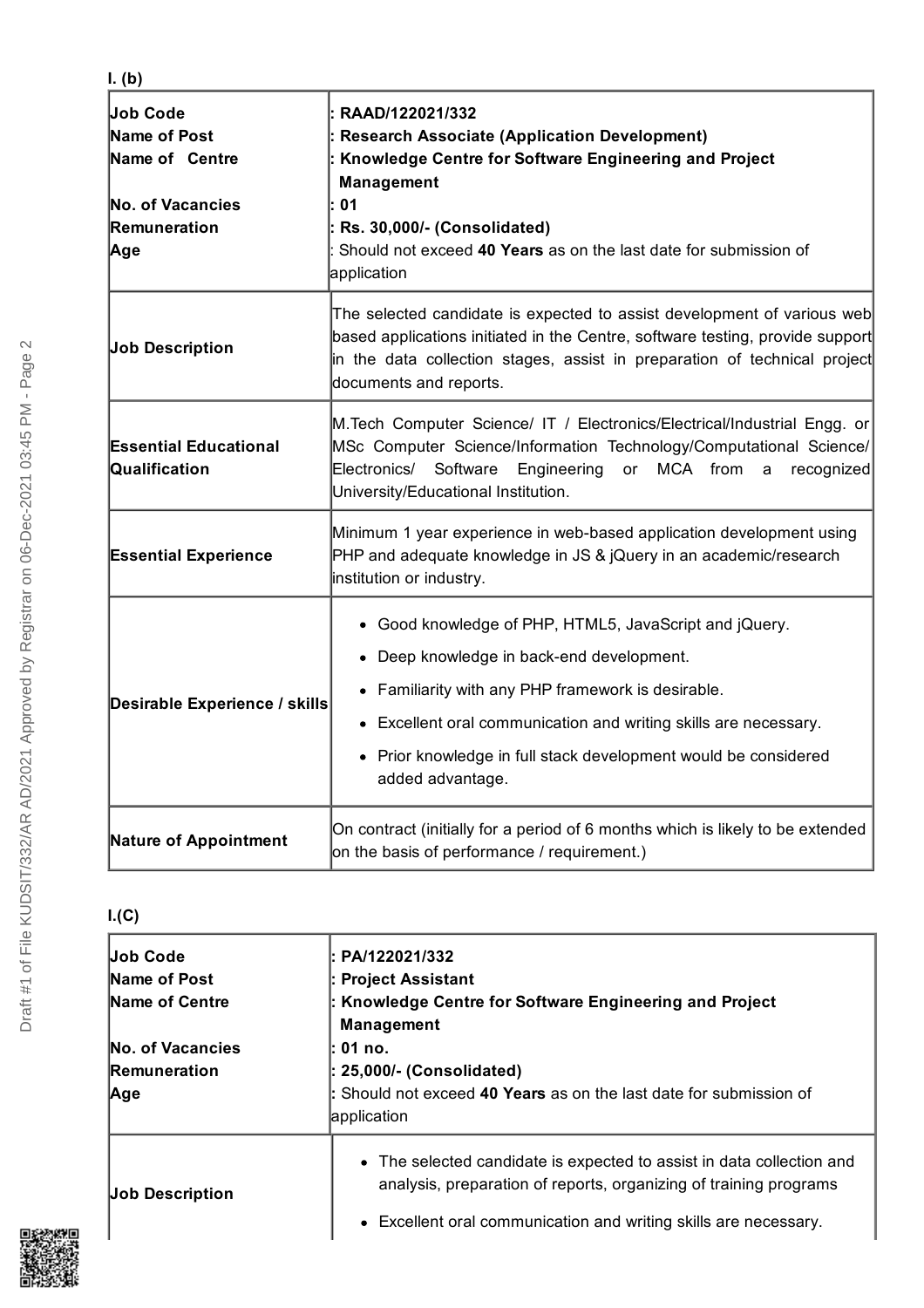| <b>Essential Educational</b><br>Qualification | MBA/PGDBM (2 years)/ MTech in Computer Science/IT/<br>Electronics/Electrical Engineering/Industrial Engineering or MSc in<br><b>Computer Science/Computational</b><br>Science/Electronics/Mathematics/Statistics/Operations Research/Data<br>Science or MCA from a recognized University/Educational Institution |
|-----------------------------------------------|------------------------------------------------------------------------------------------------------------------------------------------------------------------------------------------------------------------------------------------------------------------------------------------------------------------|
| <b>Essential Experience</b>                   | Minimum 1 Year work/internship experience in data collection and<br>analysis/ research/ preparation of reports in an Academic/Research<br>Institution or Industry.                                                                                                                                               |
| Desirable                                     | Good knowledge of using word processing and spreadsheet<br>$\bullet$<br>applications<br>Basic knowledge in SPSS/R                                                                                                                                                                                                |
| <b>Nature of Appointment</b>                  | On contract (initially for a period of 6 months which is likely to be extended<br>on the basis of performance / requirement.)                                                                                                                                                                                    |

**I. (d)**

| Job Code                                      | SRA/122021/332                                                                                                                                                                                                                                                                                                                                                                             |
|-----------------------------------------------|--------------------------------------------------------------------------------------------------------------------------------------------------------------------------------------------------------------------------------------------------------------------------------------------------------------------------------------------------------------------------------------------|
| Name of Post                                  | : Senior Research Associate                                                                                                                                                                                                                                                                                                                                                                |
| Name of Centre                                | : Knowledge Centre for Software Engineering and Project                                                                                                                                                                                                                                                                                                                                    |
|                                               | <b>Management</b>                                                                                                                                                                                                                                                                                                                                                                          |
| <b>No. of Vacancies</b>                       | l: 01 no.                                                                                                                                                                                                                                                                                                                                                                                  |
| Remuneration                                  | $:$ Rs. 45,000/- (Consolidated)                                                                                                                                                                                                                                                                                                                                                            |
| Age                                           | : Should not exceed 40 Years as on the last date for submission of<br>application                                                                                                                                                                                                                                                                                                          |
| <b>Job Description</b>                        | • The selected candidate is expected to support in research &<br>development, support lab sessions, provide teaching support,<br>manage Course LMS, managing assignments,<br>• The candidate should have strong knowledge<br>and hands-on<br>experience in web-based application development<br>• Coding skills in PHP, Laravel, JavaScript etc., for developing<br>software applications. |
| <b>Essential Educational</b><br>Qualification | M. Tech Computer Science/M. Tech IT from a recognized University/<br>Educational Institution                                                                                                                                                                                                                                                                                               |
| <b>Essential Experience</b>                   | Minimum 5 years relevant experience in Research and Development in an<br>academic/ research institution or industry and Experience in developing<br>software applications for government departments/educational institutions.                                                                                                                                                             |
| <b>Desirable</b>                              | • Experience in coordinating and technical support of trainings.<br>• Good written & oral communication skills.<br>• Experience in teaching/ lab assistance.<br>• Published research papers in Software Engg/ Cybersecurity/<br>Software Quality/ Software Project Management.                                                                                                             |
| <b>Nature of Appointment</b>                  | On contract (initially for a period of 1 year which is likely to be extended on<br>the basis of performance / requirement.)                                                                                                                                                                                                                                                                |